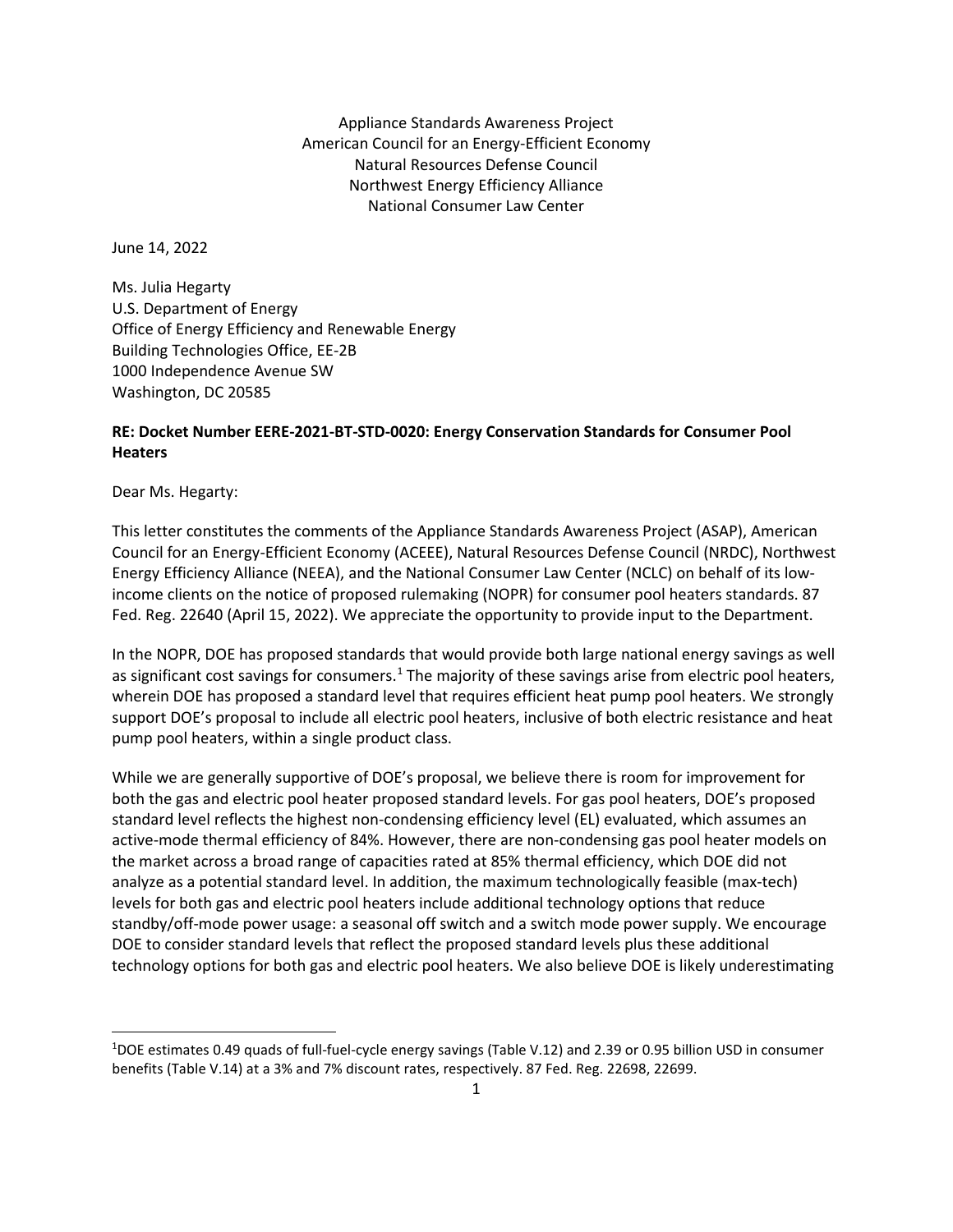cost savings from higher efficiency gas pool heaters. More details regarding these suggestions as well as other issues are discussed below.

**We support a single product class for all electric pool heaters.** In the NOPR, DOE is proposing to establish the first energy conservation standards for electric pool heaters. The proposed single product class for electric pool heaters is inclusive of both inefficient electric resistance pool heaters and highly efficient heat pump pool heaters. We do not believe electric resistance heaters provide any unique utility, and a separate product class for electric resistance pool heaters would significantly undermine the energy and cost savings benefits of the proposed rule. A single product class for all electric pool heaters is consistent with the 2010 final rule for water heater energy conservation standards, where DOE determined that electric heat pump water heaters did not warrant a separate product class.<sup>[2](#page-1-0)</sup> We agree with DOE that electric heat pump and electric resistance pool heaters should be included within the same product class and thus subject to a single energy conservation standard.

**We encourage DOE to evaluate a standard level for gas pool heaters which incorporates an activemode thermal efficiency of 85%.** For gas pool heaters, the proposed standard level assumes an activemode thermal efficiency of 84%, which is estimated to represent nearly half the market by the 2028 compliance date. [3](#page-1-1) However, there are non-condensing gas pool heaters from multiple manufacturers in DOE's Compliance Certification Database (CCD)<sup>[4](#page-1-2)</sup> and the California Energy Commission's Modernized Appliance Efficiency Database (MAEDbS)<sup>[5](#page-1-3)</sup> with 85% thermal efficiency at capacities ranging from 150,000 to 750,000 Btu/hr. While DOE evaluated a higher EL associated with a condensing gas pool heater, DOE did not evaluate this higher non-condensing level. Therefore, we encourage DOE to evaluate an EL based on the most efficient non-condensing gas pool heaters on the market.

**We encourage DOE to consider standard levels for both electric and gas pool heaters that reflect the proposed standards plus the addition of a seasonal off switch and a switch mode power supply.** For ELs representing electric heat pump pool heaters, increased evaporator surface area is listed as the assumed technology option to reach higher efficiencies up to the level that DOE proposes to adopt (EL4). [6](#page-1-4) Meanwhile, multiple technology options including a seasonal off switch and a switch mode power supply are assumed at the max-tech level (EL5). We expect that adding a seasonal off switch, for example, to the proposed standard level for electric pool heaters would increase energy savings with minimal impacts on incremental cost or manufacturing considerations. State regulations for heat pump pool heaters in California,<sup>7</sup> Connecticut,<sup>[8](#page-1-6)</sup> and Florida<sup>[9](#page-1-7)</sup> already require an off switch mounted on the pool heater that permits shutoff without adjusting the thermostat. Hence, we encourage DOE to analyze and consider adopting a standard level for electric pool heaters equivalent to the proposed standard but

<span id="page-1-0"></span><sup>2</sup> 75 Fed. Reg. 20112, 20135 (April 16, 2010).

<span id="page-1-1"></span><sup>&</sup>lt;sup>3</sup>Estimated 45.3% market share (Table IV.18) in no-new standards case. 87 Fed. Reg. 22678.

<span id="page-1-2"></span><sup>4</sup> Accessed on June 6, 2022. www.regulations.doe.gov/certification-data/CCMS-4-

Pool\_Heaters.html#q=Product\_Group\_s%3A%22Pool%20Heaters%22

<span id="page-1-4"></span><span id="page-1-3"></span><sup>5</sup> Accessed on June 6, 2022. cacertappliances.energy.ca.gov/Pages/Search/AdvancedSearch.aspx 6 Table IV.7. 87 Fed. Reg. 22661.

<span id="page-1-6"></span><span id="page-1-5"></span><sup>7</sup> CA Code of Regulations, Title 20, § 1605.3. www.law.cornell.edu/regulations/california/20-CCR-Sec-1605-3 8 Chapter 298, Section 16a-48. www.cga.ct.gov/current/pub/chap\_298.htm#sec\_16a-48

<span id="page-1-7"></span><sup>9</sup> Chapter 4, Section R403.10.1. up.codes/viewer/florida/fl-energy-conservation-code-2017/chapter/RE\_4/reresidential-energy-efficiency#RE\_4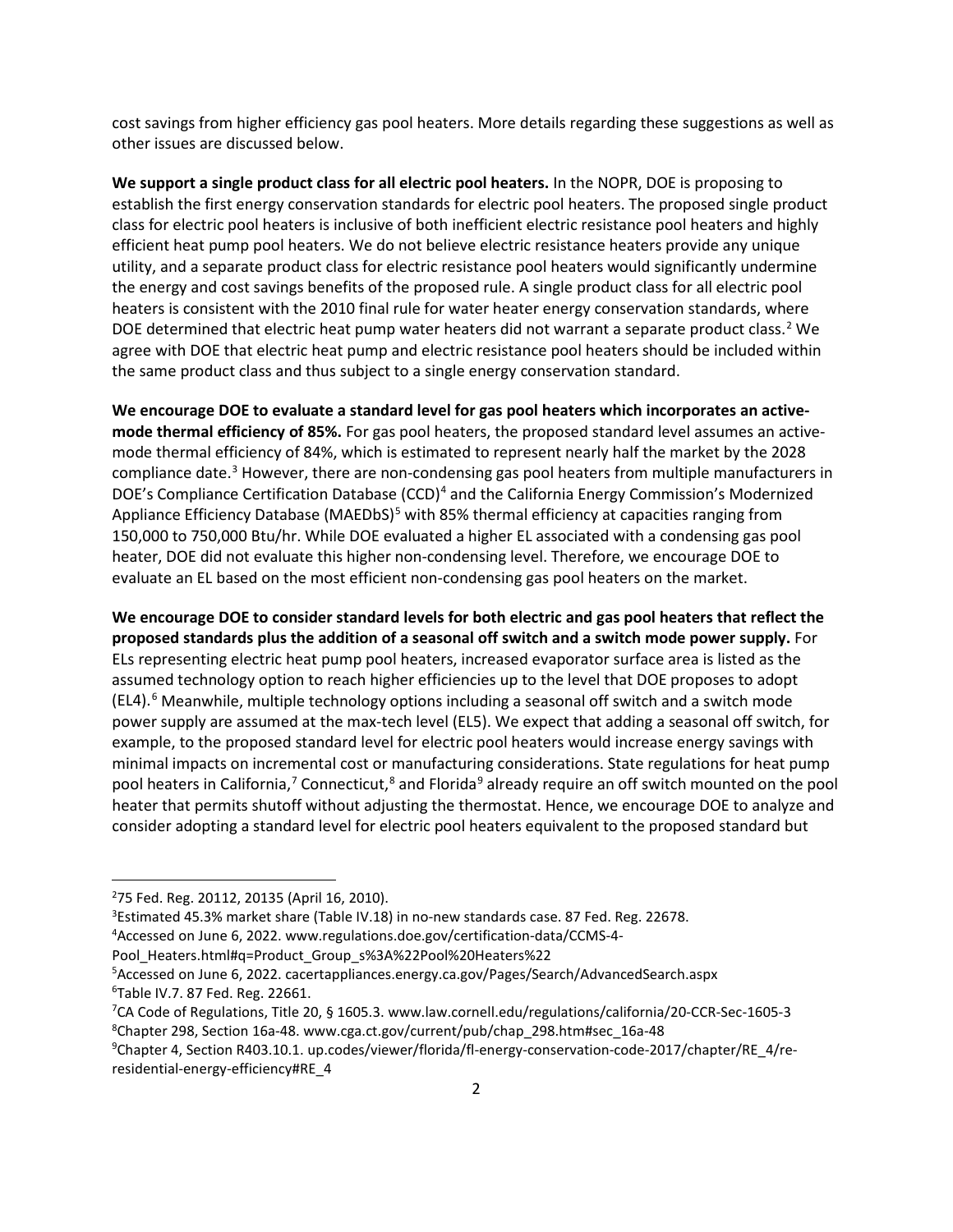with reduced standby/off-mode energy usage associated with use of a seasonal off switch and/or a switch mode power supply.

Similarly, DOE incorporated a seasonal off switch and a switch mode power supply only at the max-tech level for gas pool heaters (EL3), which assumes use of condensing technology. However, the standby/off-mode power reduction from a seasonal off switch and/or a switch mode power supply would benefit all gas pool heaters. Thus, we encourage DOE to analyze and consider adopting a standard level for gas pool heaters equivalent to the proposed standard with reduced standby/off-mode power associated with a seasonal off switch and/or a switch mode power supply.

**We support DOE's conclusion that the potential for fuel switching as a result of the proposed standard levels is limited.** At the DOE public meeting on May 4, one stakeholder argued that the proposed standards could result in fuel switching from electric to gas pool heaters due to the higher cost of electric heat pump pool heaters compared to gas pool heaters meeting the proposed standards.<sup>[10](#page-2-0)</sup> However, we believe that such fuel switching is unlikely. First, in the NOPR, DOE explains that the costs associated with switching from an electric pool heater to a gas pool heater (e.g., having to extend a gas line) would likely limit switching.<sup>[11](#page-2-1)</sup> Second, heat pump pool heaters already make up more than 90% of the electric pool heater market.<sup>[12](#page-2-2)</sup> Third, the estimated incremental cost increase for most consumers affected by the proposed standard for electric pool heaters is only \$[13](#page-2-3)3.<sup>13</sup> In other words, DOE's proposal for electric pool heaters will result in minimal added cost for most purchasers. For comparison, the incremental cost increase for most consumers affected by the proposed standard for gas pool heaters is \$178.<sup>[14](#page-2-4)</sup> Finally, the estimated average first-year operating cost of heat pump pool heaters is less than half that of gas pool heaters at DOE's proposed standard levels.<sup>[15](#page-2-5)</sup> Therefore, we support DOE's conclusion that it is unlikely that fuel switching will occur as a direct result of the proposed standards.<sup>[16](#page-2-6)</sup>

**We believe DOE is likely underestimating cost savings from higher efficiency gas pool heaters.** DOE used natural gas prices from two EIA sources,<sup>[17](#page-2-7)</sup> and estimated future price trends using the EIA 2021 Annual Energy Outlook (AEO).<sup>[18](#page-2-8)</sup> However, DOE could be underestimating future natural gas prices significantly using this approach. As the movement towards electrification grows and the efficiencies of gas appliances improve, both customer base and overall natural gas sales will likely decline over time. For example, a 2022 analysis conducted by the NRDC estimated the impact of customer exits (i.e., consumers who switch to electric appliances and disconnect from the gas system) on gas prices for the remaining customers. NRDC's analysis, summarized in their recent consumer water heater comments,<sup>[19](#page-2-9)</sup> found that gas prices would exceed 600% of the AEO projections in the Pacific and Mid-Atlantic regions

<span id="page-2-4"></span><sup>14</sup>Incremental cost difference between EL1 (projected 43.6% market share in no new standards case) and proposed standard level, EL2 (projected 45.3% market share in no new standards case). Table IV.18. 87 Fed. Reg. 22678.

<span id="page-2-7"></span><span id="page-2-6"></span>16EERE-2021-BT-STD-0020-0005, p. 9-27. www.regulations.gov/document/EERE-2021-BT-STD-0020-0005 <sup>17</sup>www.eia.gov/electricity/data/eia861m/; www.eia.gov/dnav/ng/ng\_pri\_sum\_dcu\_nus\_m.htm 18www.eia.gov/outlooks/aeo/tables\_side.php

<span id="page-2-9"></span><span id="page-2-8"></span>19EERE-2017-BT-STD-0019-0037. www.regulations.gov/comment/EERE-2017-BT-STD-0019-0037

<span id="page-2-1"></span><span id="page-2-0"></span><sup>10</sup>EERE-2021-BT-STD-0020-0009, pp. 5-6, 34-37, www.regulations.gov/document/EERE-2021-BT-STD-0020-0009 1187 Fed. Reg. 22680.

<span id="page-2-3"></span><span id="page-2-2"></span><sup>&</sup>lt;sup>12</sup>Heat pump pool heaters (ELs 1-5) represent 92% of the market (Table IV.17). 87 Fed. Reg. 22678.<br><sup>13</sup>Incremental cost difference between the most common projected heat pump level (EL2, 59.1% projected market share in no-new standards case) and proposed standard level (EL4). Table V.2. 87 Fed. Reg. 22692.

<span id="page-2-5"></span><sup>15\$380 (</sup>Table V.2) vs. \$871 (Table V.4) estimated first-year operating cost. 87 Fed. Reg. 22692, 22693.